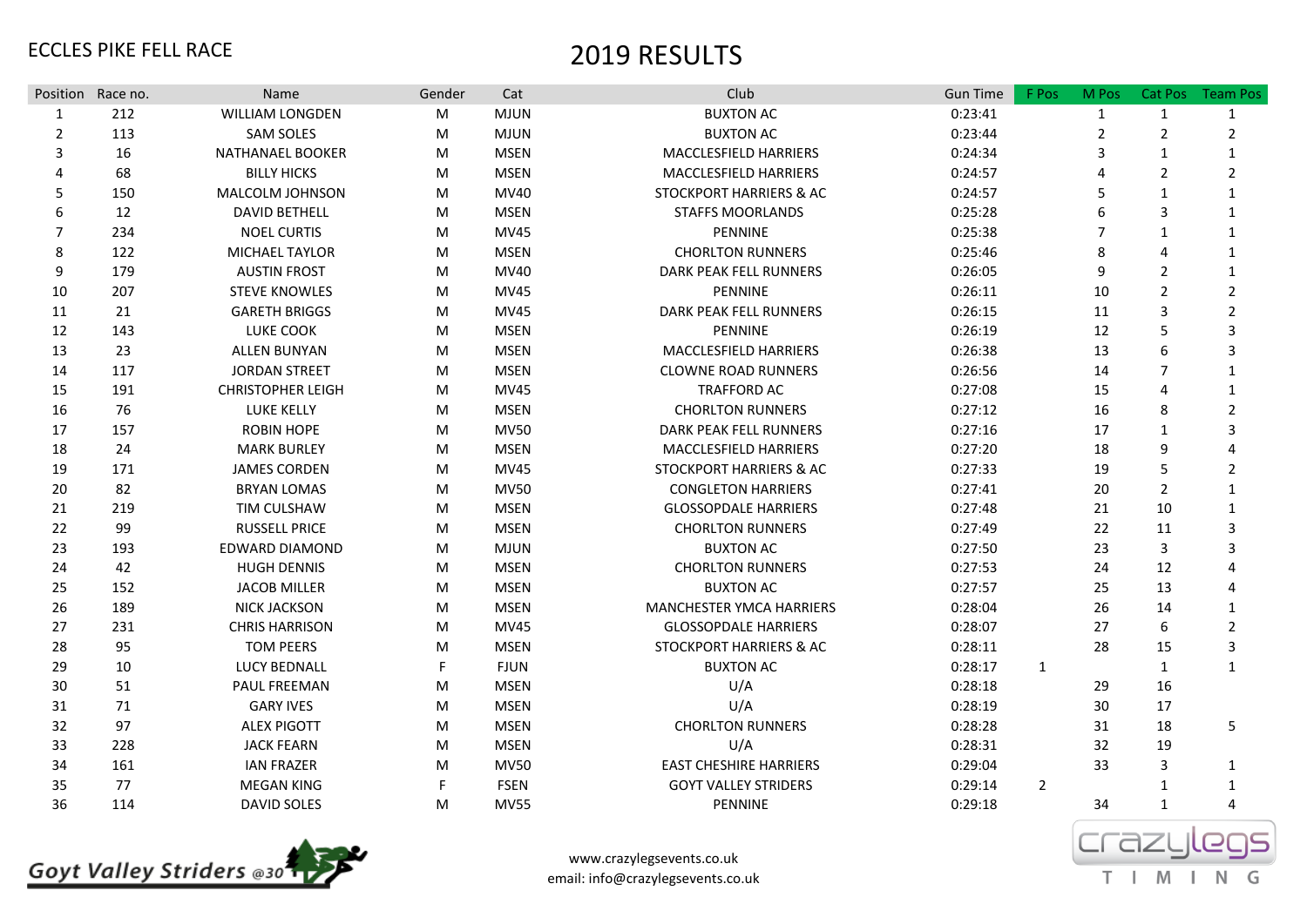| Position | Race no. | Name                          | Gender | Cat         | Club                          | <b>Gun Time</b> | F Pos | M Pos | Cat Pos        | <b>Team Pos</b> |
|----------|----------|-------------------------------|--------|-------------|-------------------------------|-----------------|-------|-------|----------------|-----------------|
| 37       | 220      | <b>JAMES HOBSON</b>           | M      | <b>MSEN</b> | <b>GOYT VALLEY STRIDERS</b>   | 0:29:24         |       | 35    | 20             | $\mathbf{1}$    |
| 38       | 26       | <b>RICHARD BYERS</b>          | M      | <b>MV55</b> | <b>CHESHIRE HILL RACERS</b>   | 0:29:29         |       | 36    | $\overline{2}$ | $\mathbf{1}$    |
| 39       | 182      | PHILIP HUTCHINSON             | M      | <b>MSEN</b> | U/A                           | 0:29:37         |       | 37    | 21             |                 |
| 40       | 208      | <b>LIAM DEY</b>               | M      | <b>MSEN</b> | <b>GLOSSOPDALE HARRIERS</b>   | 0:29:47         |       | 38    | 22             | 3               |
| 41       | 66       | <b>MARK HARRISON</b>          | M      | <b>MSEN</b> | U/A                           | 0:29:49         |       | 39    | 23             |                 |
| 42       | 50       | <b>SIMON FOX</b>              | M      | <b>MV50</b> | MACCLESFIELD HARRIERS         | 0:29:55         |       | 40    | 4              | 5               |
| 43       | 145      | <b>NEIL PETTIE</b>            | M      | <b>MV45</b> | MACCLESFIELD HARRIERS         | 0:30:00         |       | 41    | $\overline{7}$ | 6               |
| 44       | 233      | <b>ADAM BURFORD</b>           | м      | <b>MSEN</b> | U/A                           | 0:30:03         |       | 42    | 24             |                 |
| 45       | 35       | <b>DANIEL COLLINS</b>         | M      | <b>MSEN</b> | PENNINE                       | 0:30:13         |       | 43    | 25             | 5               |
| 46       | 84       | <b>MARTIN LUNDY</b>           | M      | <b>MV55</b> | <b>MARPLE RUNNERS</b>         | 0:30:23         |       | 44    | 3              | 1               |
| 47       | 162      | <b>ANDREW FOX</b>             | M      | <b>MV60</b> | <b>GLOSSOPDALE HARRIERS</b>   | 0:30:26         |       | 45    | 1              | 4               |
| 48       | 173      | <b>HEATHER CORDEN</b>         |        | <b>FSEN</b> | STOCKPORT HARRIERS & AC       | 0:30:28         | 3     |       | $\overline{2}$ | 1               |
| 49       | 194      | <b>MATTHEW HULLEY</b>         | м      | <b>MV45</b> | PENNINE                       | 0:30:31         |       | 46    | 8              | 6               |
| 50       | 178      | <b>BERTIE GALLAGHER</b>       | M      | <b>MV45</b> | U/A                           | 0:30:33         |       | 47    | 9              |                 |
| 51       | 69       | <b>COLIN HINES</b>            | M      | <b>MSEN</b> | <b>CHORLTON RUNNERS</b>       | 0:30:36         |       | 48    | 26             | 6               |
| 52       | 140      | <b>NATHAN DRINKWATER</b>      | M      | <b>MSEN</b> | <b>CHORLTON RUNNERS</b>       | 0:30:40         |       | 49    | 27             | $\overline{7}$  |
| 53       | 13       | <b>FIONA BLAGG</b>            |        | <b>FSEN</b> | MACCLESFIELD HARRIERS         | 0:30:48         | 4     |       | 3              | $\mathbf{1}$    |
| 54       | 75       | <b>DAVE KEELING</b>           | м      | <b>MV55</b> | <b>CHESHIRE HILL RACERS</b>   | 0:30:50         |       | 50    | 4              | $\overline{2}$  |
| 55       | 218      | <b>RICHARD WHITE</b>          | M      | <b>MV45</b> | <b>GLOSSOPDALE HARRIERS</b>   | 0:30:52         |       | 51    | 10             | 5               |
| 56       | 121      | <b>COLIN TAYLOR</b>           | M      | <b>MSEN</b> | U/A                           | 0:30:55         |       | 52    | 28             |                 |
| 57       | 70       | MICHAEL HOWARTH               | M      | <b>MSEN</b> | U/A                           | 0:30:57         |       | 53    | 29             |                 |
| 58       | 103      | <b>DUNCAN ROBB</b>            | M      | <b>MSEN</b> | NORTH DERBYSHIRE RUNNING CLUB | 0:30:59         |       | 54    | 30             | $\mathbf{1}$    |
| 59       | 186      | <b>RICHARD BOUGLAS</b>        | M      | <b>MSEN</b> | <b>BUXTON AC</b>              | 0:31:00         |       | 55    | 31             | 5               |
| 60       | 155      | <b>GRAHAM ALEXANDER BROWN</b> | M      | <b>MV50</b> | <b>MACCLESFIELD HARRIERS</b>  | 0:31:05         |       | 56    | 5              | $\overline{7}$  |
| 61       | 163      | ALISTAIR FITZGERALD           | M      | MV40        | <b>GOYT VALLEY STRIDERS</b>   | 0:31:12         |       | 57    | 3              | $\overline{2}$  |
| 62       | 197      | <b>ELLIOT NEWSAM</b>          | M      | <b>MSEN</b> | U/A                           | 0:31:17         |       | 58    | 32             |                 |
| 63       | 118      | STEVE SWALLOW                 | M      | <b>MV50</b> | MACCLESFIELD HARRIERS         | 0:31:19         |       | 59    | 6              | 8               |
| 64       | 225      | <b>CHRIS DAVIES</b>           | M      | <b>MV65</b> | SADDLEWORTH RUNNERS           | 0:31:28         |       | 60    | $\mathbf{1}$   | $\mathbf{1}$    |
| 65       | 4        | <b>SIMON ALLEN</b>            | M      | <b>MV45</b> | DARK PEAK FELL RUNNERS        | 0:31:45         |       | 61    | 11             |                 |
| 66       | 226      | <b>NEIL COLQUHOUN</b>         | M      | <b>MSEN</b> | <b>GOYT VALLEY STRIDERS</b>   | 0:31:45         |       | 62    | 33             |                 |
| 67       | 164      | SAUL GALLAGHER                | M      | <b>MV50</b> | <b>EAST CHESHIRE HARRIERS</b> | 0:31:55         |       | 63    | 7              |                 |
| 68       | 183      | <b>ROBERT TAYLOR</b>          | M      | <b>MV70</b> | <b>PENNINE</b>                | 0:32:00         |       | 64    | 1              |                 |
| 69       | 100      | <b>SIMON REEVES</b>           | M      | <b>MV40</b> | MACCLESFIELD HARRIERS         | 0:32:06         |       | 65    | $\Delta$       | 9               |
| 70       | 11       | <b>JO BEDNALL</b>             |        | <b>FV50</b> | <b>BUXTON AC</b>              | 0:32:12         | 5     |       | 1              |                 |
| 71       | 154      | <b>KATHLEEN O'DONNELL</b>     |        | <b>FV40</b> | MACCLESFIELD HARRIERS         | 0:32:22         | 6     |       |                |                 |
| 72       | 20       | <b>HANNAH BRIDGER</b>         | F      | <b>FSEN</b> | MACCLESFIELD HARRIERS         | 0:32:33         | 7     |       | 4              | 3               |



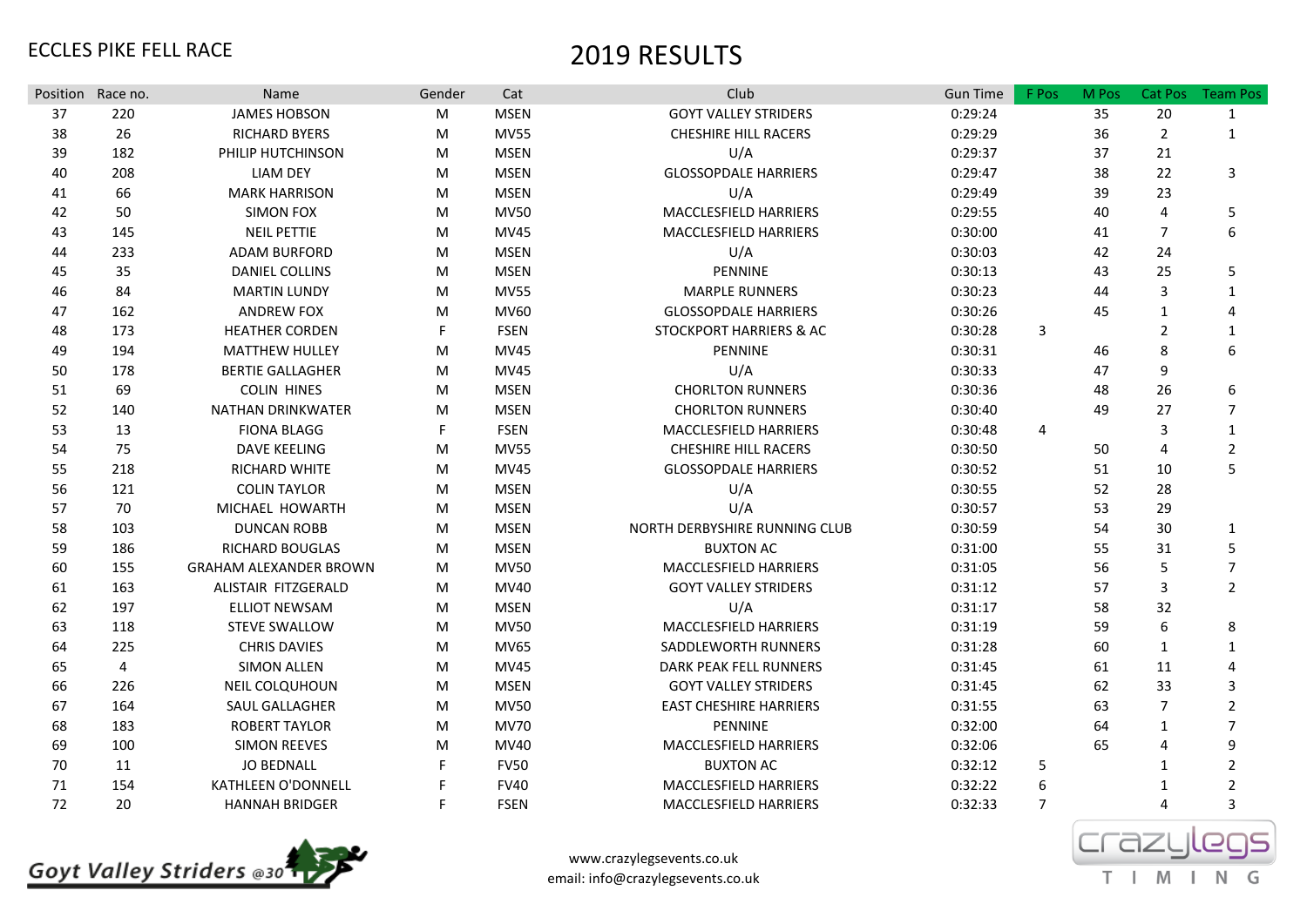| Position Race no. |              | Name                     | Gender | Cat         | Club                               | <b>Gun Time</b> | F Pos | M Pos | Cat Pos        | <b>Team Pos</b> |
|-------------------|--------------|--------------------------|--------|-------------|------------------------------------|-----------------|-------|-------|----------------|-----------------|
| 73                | 204          | <b>ALAN TURNER</b>       | М      | <b>MV60</b> | <b>GLOSSOP TRIATHLON CLUB</b>      | 0:32:38         |       | 66    | $\overline{2}$ | $\mathbf{1}$    |
| 74                | 105          | <b>TIM RUCK</b>          | M      | <b>MV40</b> | PENNINE                            | 0:32:40         |       | 67    | 5              | 8               |
| 75                | 111          | <b>STEVE SHAUGHNESSY</b> | M      | <b>MV60</b> | <b>STOCKPORT HARRIERS &amp; AC</b> | 0:32:43         |       | 68    | 3              | 4               |
| 76                | 17           | <b>GAVIN BOWERS</b>      | M      | <b>MSEN</b> | <b>MARPLE RUNNERS</b>              | 0:32:46         |       | 69    | 34             | $\overline{2}$  |
| 77                | 198          | <b>JAMES SHELTON</b>     | M      | <b>MSEN</b> | U/A                                | 0:32:47         |       | 70    | 35             |                 |
| 78                | 221          | <b>ZAK MEYER</b>         | M      | <b>MSEN</b> | U/A                                | 0:32:53         |       | 71    | 36             |                 |
| 79                | 129          | <b>AMY WHELAN</b>        |        | <b>FJUN</b> | <b>BUXTON AC</b>                   | 0:32:55         | 8     |       | $\overline{2}$ | 3               |
| 80                | 144          | <b>HEATHER WILSHAW</b>   |        | <b>FJUN</b> | <b>BUXTON AC</b>                   | 0:33:04         | 9     |       | 3              | 4               |
| 81                | 36           | <b>SEAN COLLINS</b>      | M      | <b>MSEN</b> | U/A                                | 0:33:08         |       | 72    | 37             |                 |
| 82                | 134          | <b>SAMANTHA WILLIS</b>   |        | <b>FV40</b> | <b>BUXTON AC</b>                   | 0:33:10         | 10    |       | $\overline{2}$ | 5               |
| 83                | 40           | <b>GARY DANIELS</b>      | M      | <b>MV40</b> | <b>CHORLTON RUNNERS</b>            | 0:33:17         |       | 73    | 6              | 8               |
| 84                | 211          | <b>BEN CHAFFEY</b>       | M      | <b>MV40</b> | <b>DISLEY RUNNERS</b>              | 0:33:19         |       | 74    | $\overline{7}$ | $\mathbf{1}$    |
| 85                | 201          | <b>GEOFF EVATT</b>       | M      | <b>MSEN</b> | U/A                                | 0:33:24         |       | 75    | 38             |                 |
| 86                | 119          | <b>JON TATHAM</b>        | M      | <b>MV45</b> | MACCLESFIELD HARRIERS              | 0:33:24         |       | 76    | 12             | 10              |
| 87                | 170          | <b>GEOFF PETTENGELL</b>  | M      | MV60        | <b>MOW COP RUNNERS</b>             | 0:33:39         |       | 77    | 4              | $\mathbf{1}$    |
| 88                | 166          | <b>RICHARD GOFF</b>      | M      | <b>MSEN</b> | <b>BUXTON AC</b>                   | 0:33:45         |       | 78    | 39             | 6               |
| 89                | 110          | <b>IAN SHARPE</b>        | M      | MV45        | <b>CHORLTON RUNNERS</b>            | 0:33:48         |       | 79    | 13             | 9               |
| 90                | $\mathbf{1}$ | <b>CHLOE ABBOTT</b>      | F      | <b>FSEN</b> | <b>GOYT VALLEY STRIDERS</b>        | 0:33:49         | 11    |       | 5              | $\overline{2}$  |
| 91                | 48           | <b>ZULMA EDMONDSON</b>   | F      | <b>FV40</b> | <b>CHORLTON RUNNERS</b>            | 0:33:52         | 12    |       | 3              | $\mathbf{1}$    |
| 92                | 149          | <b>MARK DAY</b>          | M      | <b>MV45</b> | <b>MARPLE RUNNERS</b>              | 0:33:52         |       | 80    | 14             | 3               |
| 93                | 15           | <b>ALAN BOCKING</b>      | M      | <b>MV65</b> | <b>CHESHIRE HILL RACERS</b>        | 0:33:57         |       | 81    | $\overline{2}$ | 3               |
| 94                | 72           | <b>ANDY JACKSON</b>      | M      | <b>MV45</b> | THE FELL DEVILS                    | 0:33:58         |       | 82    | 15             | 1               |
| 95                | 165          | PETER BAILEY             | M      | <b>MV55</b> | <b>BUXTON AC</b>                   | 0:34:00         |       | 83    | 5              | $\overline{7}$  |
| 96                | 160          | <b>MARK STANBRIDGE</b>   | M      | <b>MV50</b> | MACCLESFIELD HARRIERS              | 0:34:02         |       | 84    | 8              | 11              |
| 97                | 124          | <b>OSCAR TREVENA</b>     | M      | <b>MSEN</b> | MACCLESFIELD HARRIERS              | 0:34:12         |       | 85    | 40             | 12              |
| 98                | 85           | <b>ROSS MARTLAND</b>     | M      | MV45        | <b>BUXTON AC</b>                   | 0:34:12         |       | 86    | 16             | 8               |
| 99                | 199          | ROLAND MEYCAN            | м      | MV45        | U/A                                | 0:34:14         |       | 87    | 17             |                 |
| 100               | 60           | <b>CLARE GRIFFIN</b>     | F      | <b>FV45</b> | <b>MACCLESFIELD HARRIERS</b>       | 0:34:23         | 13    |       | $\mathbf{1}$   | 4               |
| 101               | 14           | <b>BARRY BLYTH</b>       | M      | <b>MV70</b> | MACCLESFIELD HARRIERS              | 0:34:48         |       | 88    | $\overline{2}$ | 13              |
| 102               | 200          | <b>MARK HALSEY</b>       | M      | <b>MV45</b> | <b>BUXTON AC</b>                   | 0:34:51         |       | 89    | 18             | 9               |
| 103               | 79           | <b>FIONA LESLIE</b>      | F      | <b>FV50</b> | <b>CHORLTON RUNNERS</b>            | 0:34:58         | 14    |       | $\overline{2}$ | $\overline{2}$  |
| 104               | 128          | <b>BOB WELLINGS</b>      | M      | <b>MV50</b> | <b>DISLEY RUNNERS</b>              | 0:34:59         |       | 90    | 9              | $\overline{2}$  |
| 105               | 187          | <b>LOUISE ATKIN</b>      | F      | <b>FSEN</b> | U/A                                | 0:35:17         | 15    |       | 6              |                 |
| 106               | 177          | PHIL SAXON               | M      | <b>MSEN</b> | U/A                                | 0:35:19         |       | 91    | 41             |                 |
| 107               | 192          | <b>SIMON HUTCHINSON</b>  | M      | <b>MV50</b> | U/A                                | 0:35:25         |       | 92    | 10             |                 |
| 108               | 147          | <b>MARK PLATTS</b>       | M      | MV45        | <b>STAFFS MOORLANDS</b>            | 0:35:26         |       | 93    | 19             | $\overline{2}$  |



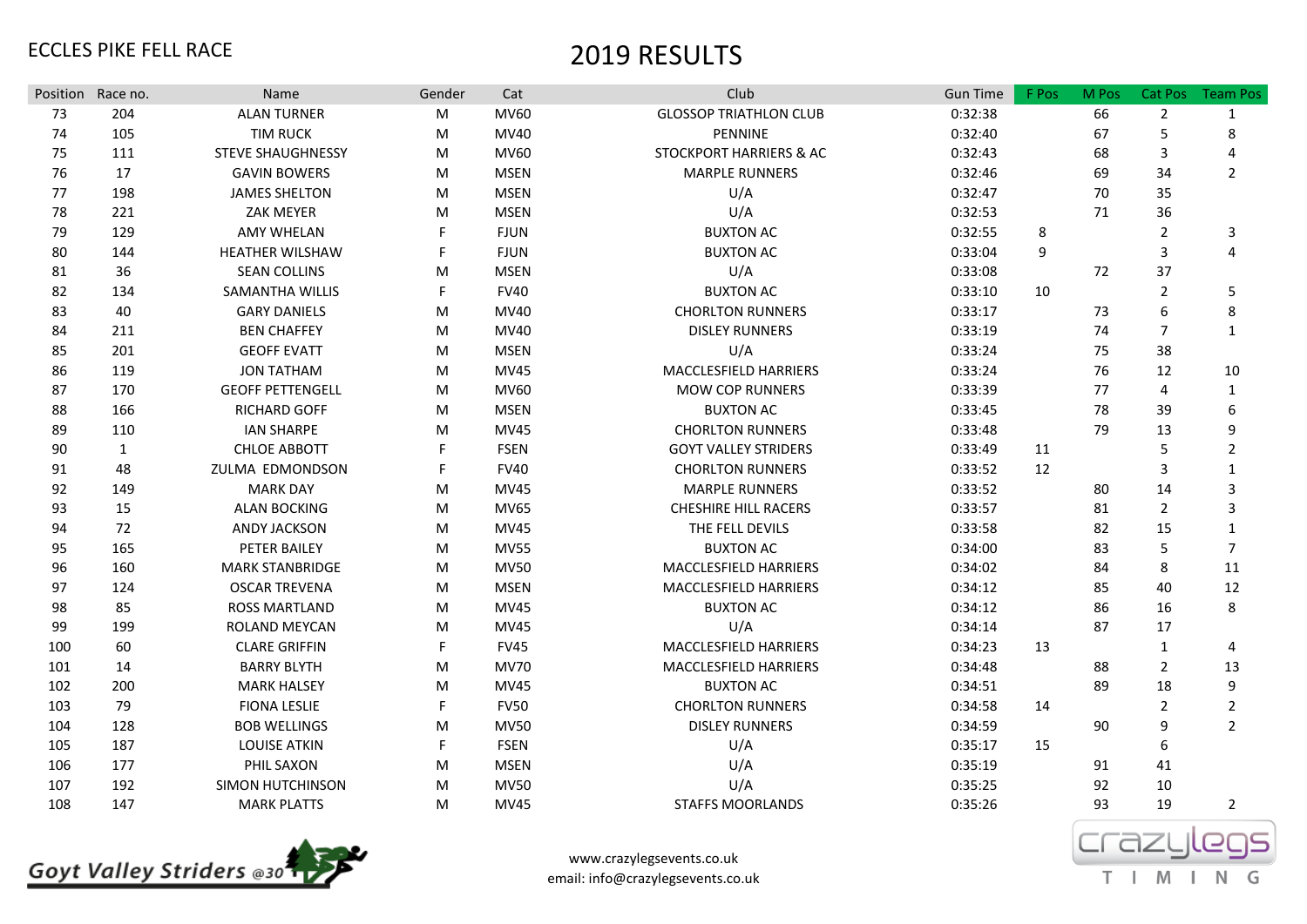|     | Position Race no. | Name                    | Gender | Cat         | Club                                          | <b>Gun Time</b> | F Pos | M Pos | Cat Pos        | <b>Team Pos</b> |
|-----|-------------------|-------------------------|--------|-------------|-----------------------------------------------|-----------------|-------|-------|----------------|-----------------|
| 109 | 137               | <b>JEREMY WOODHAM</b>   | M      | <b>MV45</b> | <b>MARPLE RUNNERS</b>                         | 0:35:37         |       | 94    | 20             | 4               |
| 110 | 190               | <b>JANE MELLOR</b>      | F      | <b>FV50</b> | PENNINE                                       | 0:35:39         | 16    |       | 3              | 1               |
| 111 | 19                | <b>JOE BRERETON</b>     | M      | <b>MSEN</b> | DARK PEAK FELL RUNNERS                        | 0:35:39         |       | 95    | 42             | 5               |
| 112 | 153               | SARAH WALCH             | F.     | <b>FSEN</b> | PENISTONE FOOTPATH RUNNERS AND ATHLETICS CLUB | 0:35:46         | 17    |       | $\overline{7}$ | $\mathbf{1}$    |
| 113 | 185               | <b>THOMAS CLARK</b>     | M      | <b>MV45</b> | <b>EAST CHESHIRE HARRIERS</b>                 | 0:35:50         |       | 96    | 21             | 3               |
| 114 | 126               | <b>CATHERINE VOYCE</b>  | F      | <b>FV40</b> | MACCLESFIELD HARRIERS                         | 0:35:51         | 18    |       | 4              | 5               |
| 115 | 175               | <b>RICHARD BROWN</b>    | M      | <b>MV45</b> | MACCLESFIELD HARRIERS                         | 0:35:51         |       | 97    | 22             | 14              |
| 116 | 61                | <b>JOANNE HACKETT</b>   | F      | <b>FV50</b> | <b>WOLVES &amp; BILSTON</b>                   | 0:35:52         | 19    |       | 4              | 1               |
| 117 | 87                | TOM TOM MCMAHON         | M      | <b>MSEN</b> | U/A                                           | 0:35:57         |       | 98    | 43             |                 |
| 118 | 65                | <b>NICK HAM</b>         | M      | <b>MV55</b> | <b>GLOSSOPDALE HARRIERS</b>                   | 0:35:59         |       | 99    | 6              | 6               |
| 119 | 130               | <b>MARK WHELAN</b>      | M      | <b>MV50</b> | <b>GOYT VALLEY STRIDERS</b>                   | 0:36:01         |       | 100   | 11             | 4               |
| 120 | 181               | <b>GORDON SHARPE</b>    | M      | <b>MV65</b> | THE FELL DEVILS                               | 0:36:02         |       | 101   | 3              | $\overline{2}$  |
| 121 | 235               | <b>JAMES MCGILL</b>     | M      | MV40        | U/A                                           | 0:36:04         |       | 102   | 8              |                 |
| 122 | 8                 | <b>BRIAN BARNES</b>     | M      | <b>MV55</b> | <b>CHORLTON RUNNERS</b>                       | 0:36:12         |       | 103   | $\overline{7}$ | 10              |
| 123 | 188               | <b>GRAHAM MURRAY</b>    | M      | <b>MV55</b> | <b>MARPLE RUNNERS</b>                         | 0:36:13         |       | 104   | 8              | 5               |
| 124 | 148               | REBECCA BRIMAGE         | F.     | <b>FV40</b> | STOCKPORT HARRIERS & AC                       | 0:36:18         | 20    |       | 5              | $\overline{2}$  |
| 125 | 172               | <b>ROSS GILMAN</b>      | M      | MV40        | <b>MOW COP RUNNERS</b>                        | 0:36:26         |       | 105   | 9              | $\overline{2}$  |
| 126 | 22                | <b>IAN BROOKES</b>      | M      | <b>MV50</b> | <b>CLOWNE ROAD RUNNERS</b>                    | 0:36:28         |       | 106   | 12             | $\overline{2}$  |
| 127 | 135               | <b>TROY WILSON</b>      | M      | <b>MV45</b> | U/A                                           | 0:36:29         |       | 107   | 23             |                 |
| 128 | 236               | <b>GREGOR MCGILL</b>    | M      | <b>MJUN</b> | U/A                                           | 0:36:35         |       | 108   | 4              |                 |
| 129 | 56                | <b>ROB GIBBS</b>        | M      | <b>MSEN</b> | U/A                                           | 0:36:36         |       | 109   | 44             |                 |
| 130 | 18                | <b>ALAN BRENTNALL</b>   | M      | <b>MV70</b> | PENNINE                                       | 0:36:45         |       | 110   | 3              | 9               |
| 131 | 213               | LINDA MURGATROYD        | F      | <b>FV50</b> | PENNINE                                       | 0:36:49         | 21    |       | 5              | $\overline{2}$  |
| 132 | 195               | <b>BERNARD CORFE</b>    | M      | <b>MV50</b> | U/A                                           | 0:36:52         |       | 111   | 13             |                 |
| 133 | 224               | <b>KIERAN SMALLBONE</b> | M      | <b>MSEN</b> | <b>GOYT VALLEY STRIDERS</b>                   | 0:36:54         |       | 112   | 45             | 5               |
| 134 | 159               | <b>PAUL CROSS</b>       | M      | <b>MV50</b> | U/A                                           | 0:36:55         |       | 113   | 14             |                 |
| 135 | 93                | DAVID OLDHAM            | M      | <b>MSEN</b> | U/A                                           | 0:36:55         |       | 114   | 46             |                 |
| 136 | 229               | <b>MEL MCCART</b>       | M      | <b>MV55</b> | U/A                                           | 0:36:58         |       | 115   | 9              |                 |
| 137 | 180               | <b>RICHARD MELLOR</b>   | M      | <b>MV50</b> | U/A                                           | 0:37:12         |       | 116   | 15             |                 |
| 138 | 112               | <b>JULIE SMITH</b>      | F      | <b>FV50</b> | THE FELL DEVILS                               | 0:37:14         | 22    |       | 6              | 1               |
| 139 | 138               | <b>FRANCIS WOOFF</b>    | M      | <b>MV55</b> | <b>CHORLTON RUNNERS</b>                       | 0:37:18         |       | 117   | 10             | 11              |
| 140 | 151               | <b>JULIE DARIGALA</b>   | F.     | <b>FV45</b> | PENISTONE FOOTPATH RUNNERS AND ATHLETICS CLUB | 0:37:24         | 23    |       | $\overline{2}$ | $\overline{2}$  |
| 141 | 139               | <b>NEIL HINDLE</b>      | M      | <b>MV60</b> | <b>FRA</b>                                    | 0:37:25         |       | 118   | 5              | 1               |
| 142 | 39                | <b>SAM CRAWSHAW</b>     | M      | MV40        | <b>CHORLTON RUNNERS</b>                       | 0:37:32         |       | 119   | 10             | 12              |
| 143 | 107               | <b>SIMON RUSHTON</b>    | M      | <b>MV50</b> | <b>MARPLE RUNNERS</b>                         | 0:37:34         |       | 120   | 16             | 6               |
| 144 | 43                | <b>SALLY DEWHIRST</b>   | F.     | <b>FSEN</b> | U/A                                           | 0:37:37         | 24    |       | 8              |                 |



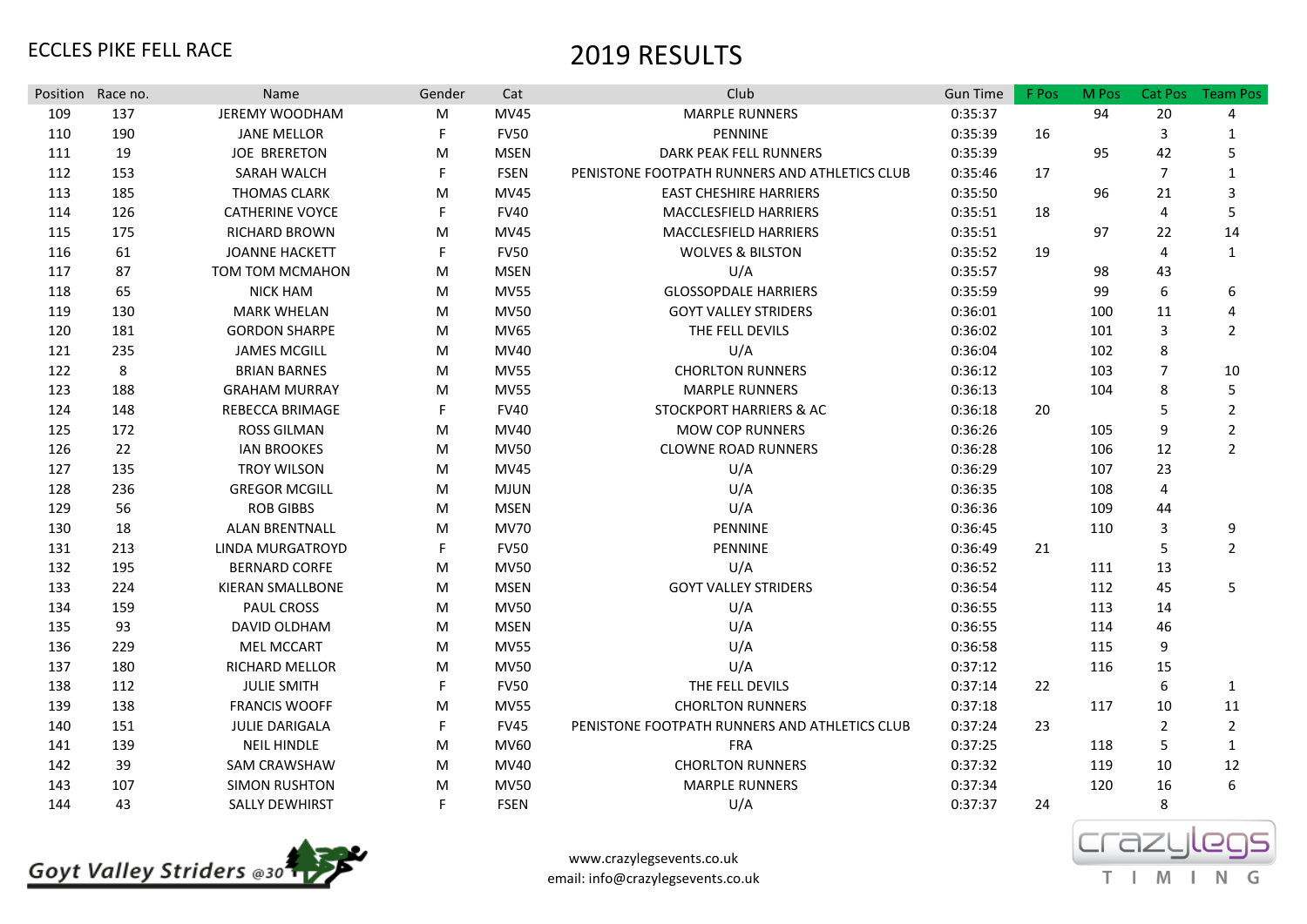| Position Race no. |                | Name                          | Gender | Cat         | Club                                          | <b>Gun Time</b> | F Pos | M Pos | Cat Pos        | <b>Team Pos</b>       |
|-------------------|----------------|-------------------------------|--------|-------------|-----------------------------------------------|-----------------|-------|-------|----------------|-----------------------|
| 145               | 222            | <b>PAUL NEAL</b>              | M      | <b>MV50</b> | HYDE RUNNING COMMUNITY                        | 0:37:41         |       | 121   | 17             | $\mathbf{1}$          |
| 146               | 169            | <b>GRAHAM BARNES</b>          | M      | <b>MV60</b> | U/A                                           | 0:37:44         |       | 122   | 6              |                       |
| 147               | 28             | THOMAS CALLAGHAN              | M      | MV45        | MARPLE RUNNERS                                | 0:37:51         |       | 123   | 24             | $\overline{7}$        |
| 148               | 9              | <b>ROB BEDFORD</b>            | M      | <b>MSEN</b> | <b>CONGLETON HARRIERS</b>                     | 0:37:59         |       | 124   | 47             | $\overline{2}$        |
| 149               | 214            | <b>ANDREW STANWAY</b>         | M      | <b>MV45</b> | U/A                                           | 0:38:05         |       | 125   | 25             |                       |
| 150               | 115            | <b>RYAN SPROAT</b>            | M      | <b>MSEN</b> | <b>HYDE VILLAGE STRIDERS</b>                  | 0:38:09         |       | 126   | 48             | $\mathbf{1}$          |
| 151               | 156            | <b>DAN WATERS</b>             | M      | <b>MV50</b> | U/A                                           | 0:38:36         |       | 127   | 18             |                       |
| 152               | 174            | PETER MACFARLANE              | M      | <b>MV60</b> | DARK PEAK FELL RUNNERS                        | 0:38:42         |       | 128   | $\overline{7}$ | 6                     |
| 153               | 209            | <b>LINDSAY PALMER</b>         |        | <b>FV50</b> | <b>GLOSSOPDALE HARRIERS</b>                   | 0:38:58         | 25    |       | $\overline{7}$ | 1                     |
| 154               | 53             | <b>HEATHER FRYERWINDER</b>    |        | <b>FV50</b> | <b>BUXTON AC</b>                              | 0:39:03         | 26    |       | 8              | 6                     |
| 155               | 47             | <b>MARY EDGERTON</b>          |        | <b>FV55</b> | PENNINE                                       | 0:39:03         | 27    |       | 1              | 3                     |
| 156               | 67             | SAMANTHA HARTLEY              |        | <b>FSEN</b> | <b>CHORLTON RUNNERS</b>                       | 0:39:32         | 28    |       | 9              | 3                     |
| 157               | 227            | <b>NEIL MCGRAW</b>            | M      | <b>MV45</b> | <b>GLOSSOPDALE HARRIERS</b>                   | 0:39:42         |       | 129   | 26             | 7                     |
| 158               | 168            | <b>LAURA IREDALE</b>          |        | <b>FSEN</b> | PENNINE                                       | 0:39:48         | 29    |       | 10             | $\overline{4}$        |
| 159               | 3              | SARMID AL-KAMIL               | M      | <b>MV50</b> | <b>MARPLE RUNNERS</b>                         | 0:39:53         |       | 130   | 19             | 8                     |
| 160               | 176            | <b>MARGARET HUYTON</b>        | F      | <b>FV65</b> | MACCLESFIELD HARRIERS                         | 0:39:56         | 30    |       | $\mathbf{1}$   | 6                     |
| 161               | 86             | <b>BERNARD MCCARRON</b>       | M      | <b>MV55</b> | MACCLESFIELD HARRIERS                         | 0:39:58         |       | 131   | 11             | 15                    |
| 162               | 74             | ALISTAIR JORDAN               | M      | <b>MV55</b> | <b>MARPLE RUNNERS</b>                         | 0:40:10         |       | 132   | 12             | 9                     |
| 163               | 210            | ALWYN MULRYNE                 | M      | <b>MV50</b> | <b>DISLEY RUNNERS</b>                         | 0:40:11         |       | 133   | 20             | 3                     |
| 164               | 223            | <b>SEAN WARD</b>              | M      | <b>MV55</b> | HYDE RUNNING COMMUNITY                        | 0:40:12         |       | 134   | 13             | $\overline{2}$        |
| 165               | 232            | <b>CHARLES WEIGHLEY</b>       | M      | <b>MV45</b> | <b>GLOSSOPDALE HARRIERS</b>                   | 0:40:29         |       | 135   | 27             | 8                     |
| 166               | 206            | <b>MICK FOWLER</b>            | M      | <b>MV60</b> | U/A                                           | 0:40:31         |       | 136   | 8              |                       |
| 167               | 167            | <b>STEVE ANDREWS</b>          | M      | <b>MV45</b> | <b>BARNSLEY HARRIERS</b>                      | 0:40:53         |       | 137   | 28             | 1                     |
| 168               | 46             | <b>JOANNA DUNN</b>            |        | <b>FV55</b> | <b>PENNINE</b>                                | 0:40:56         | 31    |       | $\overline{2}$ | 5                     |
| 169               | 123            | <b>LOIS TAYLOR</b>            |        | <b>FSEN</b> | <b>CHORLTON RUNNERS</b>                       | 0:41:07         | 32    |       | 11             | $\boldsymbol{\Delta}$ |
| 170               | 184            | <b>LEE BUCKLEY</b>            | M      | <b>MSEN</b> | <b>EAST CHESHIRE HARRIERS</b>                 | 0:41:09         |       | 138   | 49             | $\boldsymbol{\Delta}$ |
| 171               | 55             | <b>RUTH GAMWELL</b>           | F      | <b>FV40</b> | U/A                                           | 0:41:11         | 33    |       | 6              |                       |
| 172               | 158            | PAUL SCIBILIA                 | M      | <b>MV50</b> | <b>TRI-ANGLIA</b>                             | 0:41:12         |       | 139   | 21             | $\mathbf{1}$          |
| 173               | 45             | <b>HARRIET DROUIN</b>         | F.     | <b>FSEN</b> | PENISTONE FOOTPATH RUNNERS AND ATHLETICS CLUB | 0:41:13         | 34    |       | 12             | $\overline{3}$        |
| 174               | $\overline{7}$ | <b>ROB BAILEY</b>             | M      | <b>MV50</b> | <b>MACCLESFIELD HARRIERS</b>                  | 0:41:14         |       | 140   | 22             | 16                    |
| 175               | 142            | <b>ALISON BRENTNALL</b>       |        | <b>FV65</b> | <b>PENNINE</b>                                | 0:41:18         | 35    |       | $\overline{2}$ | 6                     |
| 176               | 30             | <b>SHAUN CHAMBERS</b>         | M      | <b>MV50</b> | U/A                                           | 0:41:22         |       | 141   | 23             |                       |
| 177               | 96             | NICOLA PENNINGTON             |        | <b>FV45</b> | U/A                                           | 0:41:25         | 36    |       | 3              |                       |
| 178               | 102            | <b>ELEANOR RICHES</b>         |        | <b>FV45</b> | VALE ROYAL AC                                 | 0:41:45         | 37    |       | 4              | 1                     |
| 179               | 98             | <b>GEORGINA LOUISE POWELL</b> |        | <b>FV45</b> | U/A                                           | 0:42:54         | 38    |       | 5              |                       |
| 180               | 57             | <b>BEV GOLDEN</b>             | F      | <b>FV40</b> | <b>BUXTON AC</b>                              | 0:43:27         | 39    |       | $\overline{7}$ | $\overline{7}$        |